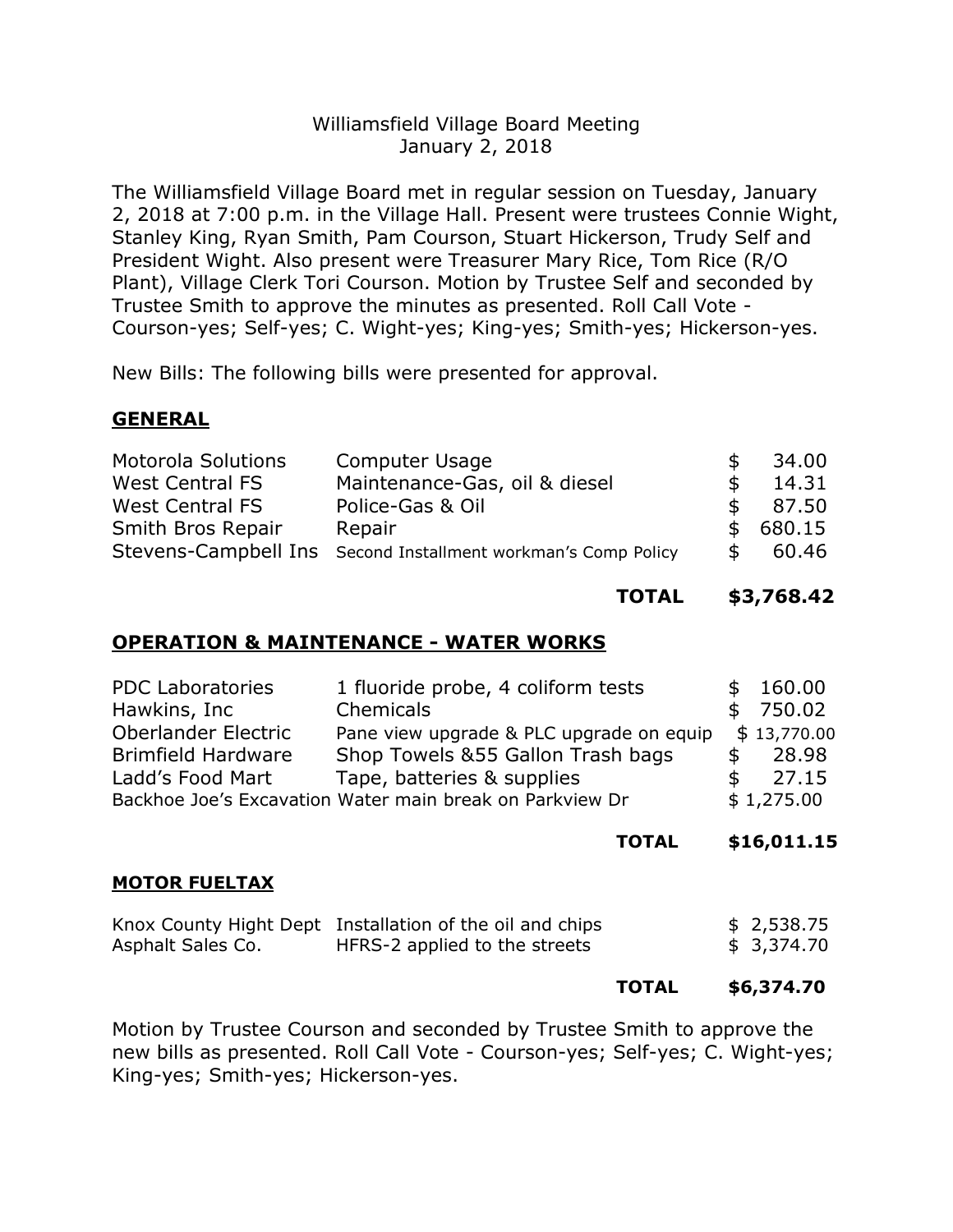President Wight reviewed financial statements for the month. All were in order. Motion by Trustee Smith and seconded by Trustee Courson to approve financial statement. Roll Call Vote - Courson-yes; Self-yes; C. Wight-yes; King-yes; Smith-yes; Hickerson-yes.

Public Comment: Treasurer Mary Rice is looking into the cost of a message board for the outside of the Village Hall and she reached out to the Township Board about splitting the cost. The board is \$698. Mary needs to upgrade her version of QuickBooks that she uses for the Village; the software has to be upgraded every 2 years. Motion by Self and seconded by Courson to pass the \$200 cost to upgrade. Roll Call Vote - Courson-yes; Self-yes; C. Wightyes; King-yes; Smith-yes; Hickerson-yes. The Village received a letter from Ameren requesting payment for the col-de-sac. The total gas line extension is \$11,144.72 due by March 7 and the Electric is \$24,600 due by February 2. Motion by Trustee C. Wight and seconded by Trustee Hickerson to pay the Ameren bill out of the general fund. Roll Call Vote - Courson-yes; Self-yes; C. Wight-yes; King-yes; Smith-yes; Hickerson-yes.

Correspondence: The Board received a thank you card from Tom and Mary Rice for their Christmas bonuses.

Maintenance Department: Ryan Smith and Trenton Walsh plowed snow throughout the Village. The generator on the Hum-vee cannot handle the plow and the headlights being on at the same time. There was a water main break on Gale Street, it was repaired. A big thank you to all of the residents for stopping and offering hot cocoa, coffee and snacks.

Police Report: The following calls for service were handled by the police department for the month of December

(3) Medical Assist Report on file Sex offender verification Report on file Domestic battery **Report on file** Other animal complaint Report on file

DOA County Handled (Report on File) Agg discharge firearm Report on file (handled by County) (2) 911 hang ups Unfounded/accidental dial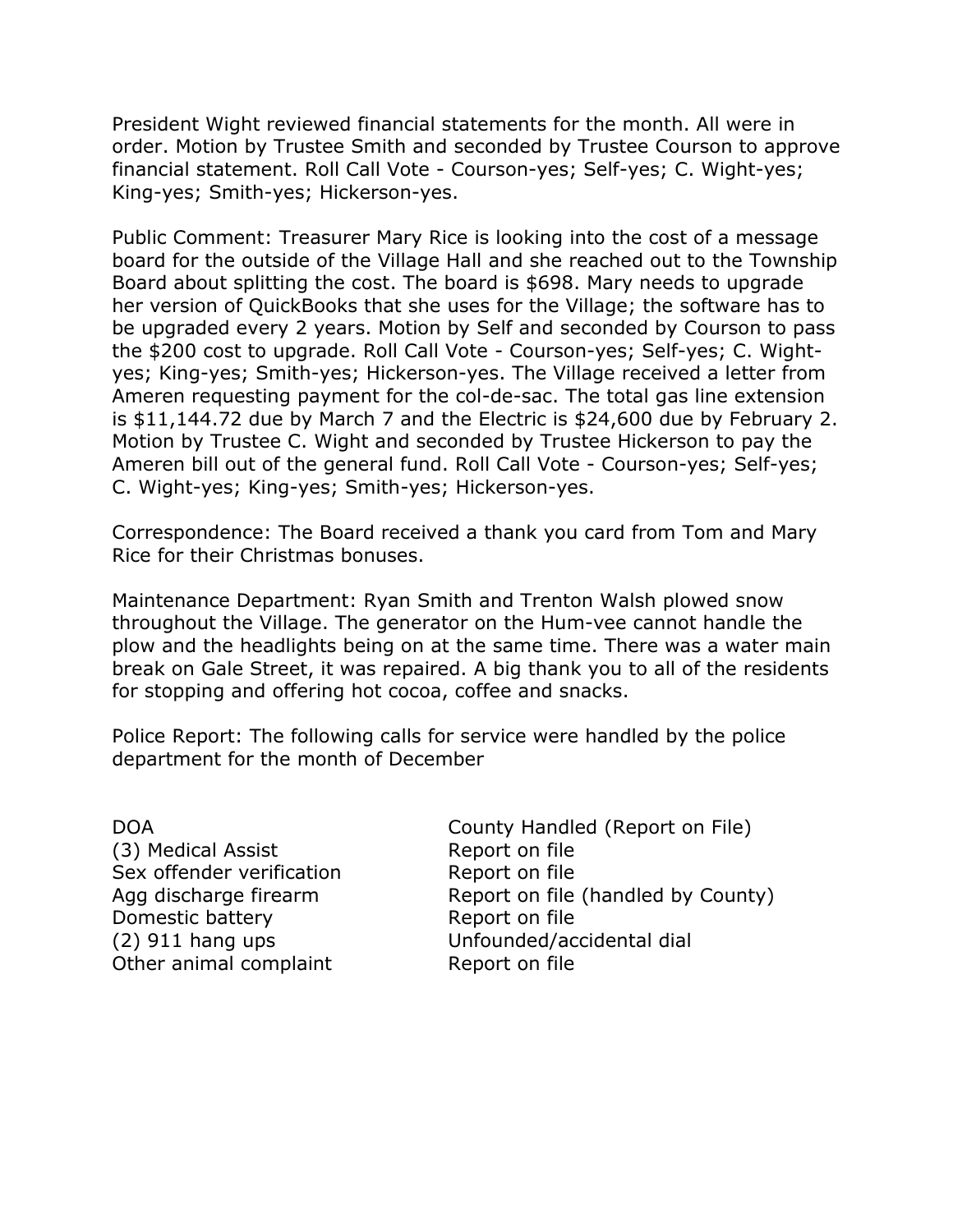# **Citations issued in December:**

| <b>Violations</b>           | <b>Citations</b> | Warnings |
|-----------------------------|------------------|----------|
| Seatbelt                    |                  |          |
| Speeding                    |                  |          |
| Disobeyed Stop Sign         |                  |          |
| <b>Ordinance Violations</b> |                  |          |
| Other                       |                  |          |

Park Report: Nothing to report, no December meeting.

Water Report: The gas valve was icing up at the R/O Plant, the very cold weather has been causing problems. Tom inquired about a phone number for BNSF for the metered water they used so they can be billed.

Streets: Rick Secrist leveled the ally between Poplar and Elm Street and added gravel.

Old business: Motion by Trustee Courson and seconded by Trustee C. Wight to acknowledge foreclosure on an Olive Street property. Roll Call Vote - Courson-yes; Self-yes; C. Wight-yes; King-yes; Smith-yes; Hickerson-yes. The property is now owned by the Village due to a lien put on the property for unpaid charges and fines for nuisance's tickets and cleanup and abandonment. The attorneys will be in contact with President Wight on when the property can go up for sale. The new owner must maintain the property. Municipalities are required to adopt a sexual harassment policy. Motion by Trustee Smith and seconded by Trustee Self to pass Ordinance 01-2018. . Roll Call Vote - Courson-yes; Self-yes; C. Wight-yes; King-yes; Smith-yes; Hickerson-yes. The water pipe on Olive Street will need to wait to be repaired until the spring.

The Board went into executive session.

Motion by Trustee C. Wight and seconded by Trustee Courson to adjourn executive session.

Motion by Trustee Smith and seconded by Trustee Self to adjourn the regular meeting.

The next meeting will be held on February 5, 2018.